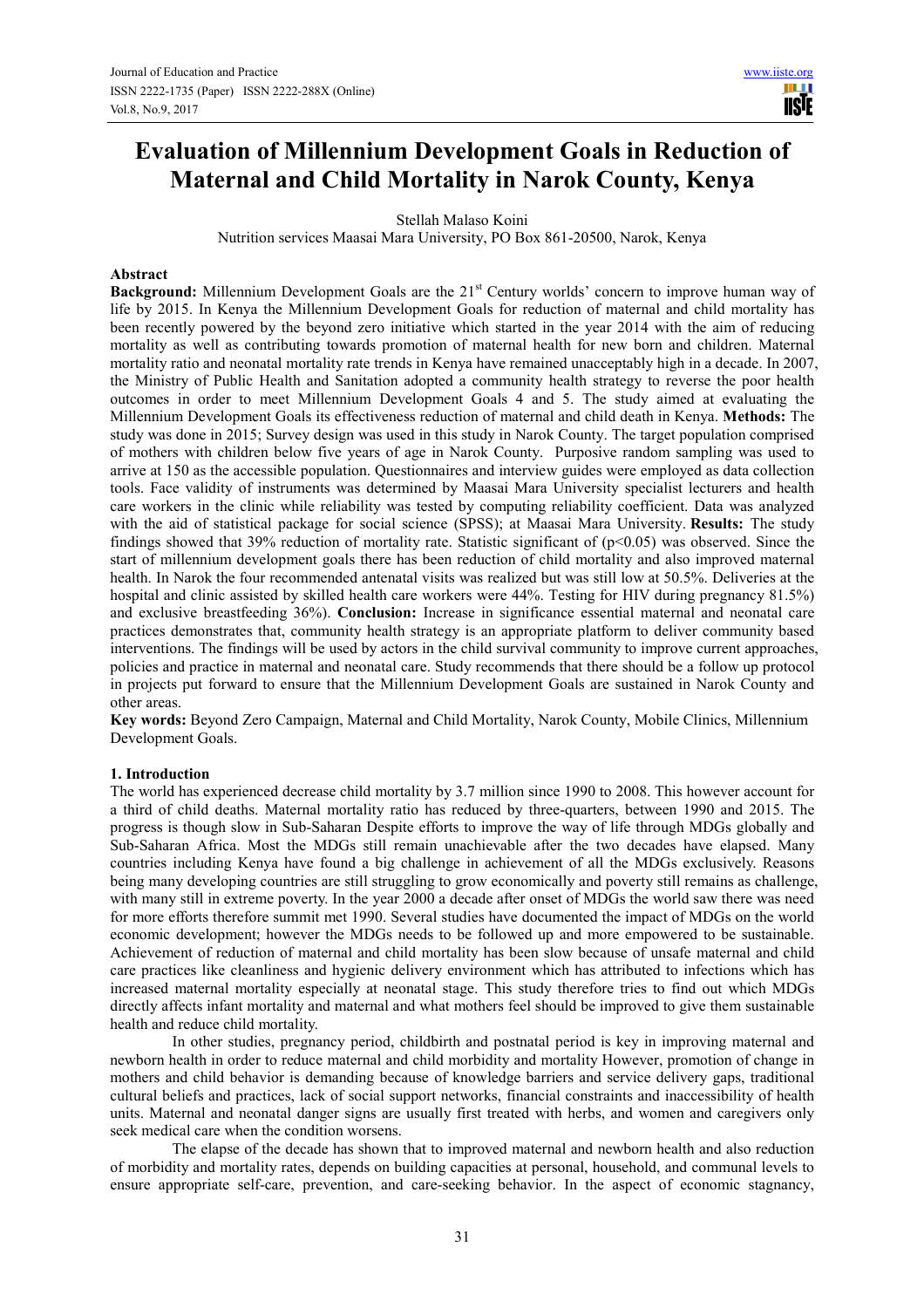community-level interventions is potentially effective in addressing these problem at its onset, therefore decisions making seeks and access health care are bound by the socio-cultural environment.

Kenya demographic health survey (KDHS), demonstrated that, proper care during pregnancy and delivery is important for both mother and baby. The WHO recommends four antenatal visits during a woman's pregnancy for effective decrease in perinatal, neonatal, and infant mortality (KDHS 2014). Maternal and neonatal health trend in Kenya is a replica of other sub-Saharan African countries. In Narok less 50% of women, attend the recommended number of four ANC visits (Mugo, 2013). The under five mortality is 52 deaths per 1000 live births meaning that at least 1 in every 19 children born in Kenya dies before their 5th birthday. However, the infant mortality rate is 39 deaths per 1000 live births; this has slightly changed over the last decade. This is basically an attribute towards achieving the millennium development goal 4 and 5, within put of extra resources for maternal and child survival. Immunization coverage stands 80%, while Basic vaccination coverage has declined since 2008-09, from 77 percent of children with all basic vaccinations to 71 percent in 2014. (KDHS, 2014).

In seeking to improve the health outcomes in Kenya, Kenya's Ministry of Public Health and Sanitation (MOPHS) through its National Health Sector Strategic Plan II (NHSSP II) emphasizes on promotion of individual and community health. The purpose being to strengthen health services through several strategies, one of which is the community health strategy.

In Kenya beyond zero Campaign has since its inception in 2013, have developed empirical evidence to demonstrate the effectiveness of the strategy in improving maternal and neonatal care practices through health care in the community. The study therefore evaluated the effectiveness of the MDGs in reduction of maternal and child in Narok County, Kenya. This however needs a follow up and empowerment to be sustainable.

#### **1.2 Statement of the problem**

There has been slow substantial change in maternal mortality in Sub-Saharan Africa over the past ten years and therefore progress towards MDGs 4 and 5 has remained slow in this region. In Kenya maternal mortality rates remains high therefore there is need to evaluate and strategies towards reduction of maternal mortality rates to ensure sustainability beyond 2015. The proportion of deliveries in health facility in Kenya is 44%. In Rift valley the infant mortality is 60 deaths per 1000 lives. Many of these deaths occur at birth and greater contributor being associated to health care professionals. KNBS/ICF Macro (2010).

The number health facilities in Narok is low with dispensaries 84, health centers 16, sub district 1, district 3. The ratio of doctor's population is 1:100,953 Sayagie (2015). The fifth millennium development goal is to reduce the maternal mortality ratio by 75 percent between 1990 and (2015) KNBS/ICF Macro (2010). Beyond zero initiative was therefore a better strategy to enhance maternal and child mortality rates and ensure that all births are managed by skilled health care professionals.

#### **1.3 Purpose of the study**

The purpose of this study was to evaluate the Millennium Development Goals and its effectiveness in reduction of maternal and child death in Kenya.

#### **1.4 Objectives of the study**

In order to achieve the above purpose; this study was guided by following objectives:

- 1. To assess influence of maternal nutrition knowledge on child mortality.
- 2. To establish the number of deliveries in hospitals in reduction to child and maternal mortality.
- 3. To examine sustainability of the millennium development goals towards the future of maternal and child health.

#### **1.5 Assumptions of the study**

The study was based on several assumptions. One, those who were involved in the study shall have an understanding of the area of study. Similarly, that they are aware of millennium development goals. It also assumed that they understand the factors that affect the implementation process. The study also assumed that the sample populations were willing to provide the relevant data that influenced the success of the study results and that the results provided were accurate and sufficient enough to enable generalizations.

#### **1.6 Justification of the study**

Understanding of millennium development goals (MDGs) their sustainability towards achievement of improved maternal and child health and also reduction of maternal and child mortality. There are several studies on MDGs however little research has been documented on the sustainability of the MDG 4 and 5 in developing countries like Kenya. More so, not much has been done in the environment of the pastoralists communities. This is what triggered this study that evaluated Millennium development goals (MDGs) in Narok County.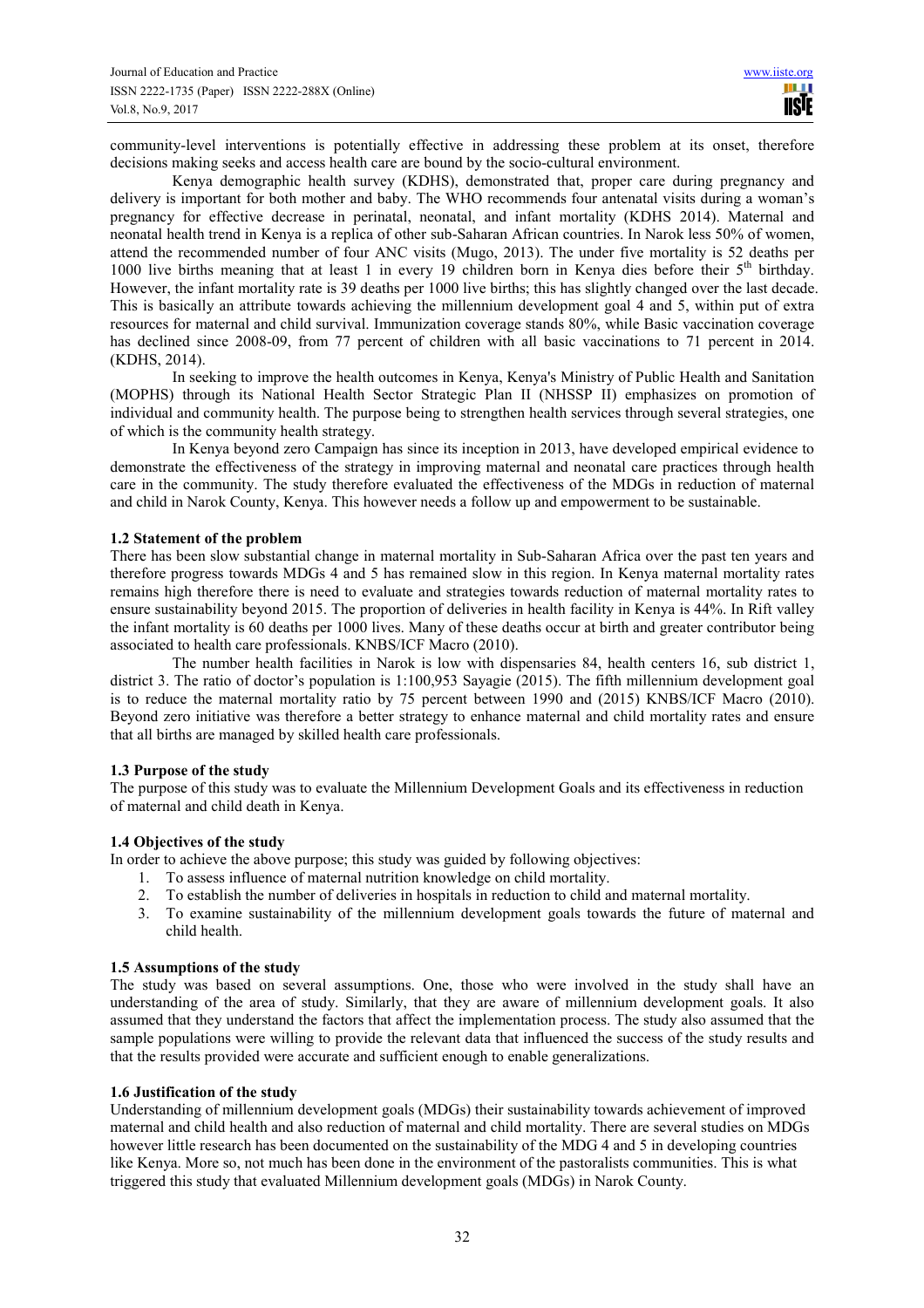## **1.7 Significance of the study**

The findings of this study will enable stakeholders to effectively undertake the task of effective implementation of MDGs policies and their sustainability. This study will assist in improving maternal and child health and also reduction of child mortality.

## **1.8 Scope of the study**

The purpose of this study focus was MDG 4 and 5 in Narok County. The study was done between May to June 2015 in Narok County.

#### **1.9 limitations of the study**

Limitations of the study cannot be overlooked since some of the key respondents did not participate in the study; however data was available from other respondents and therefore proceeded with analysis. The respondents have to be assured confidentiality to accept to participate in the data collection

## **Chapter Two. Literature Review**

#### **2.0 Introduction**

This chapter provides an account of the literature reviewed MDGs introduction, implementations and sustainability. The chapter evaluates studies that have been researched internationally, regionally and within Kenya. Literature links the challenges facing the implementation of MDGs to the ineffectiveness in sustenance.

#### **2.1 Evaluation of Millennium Development Goals**

In September 2000 the world met at Millennium Summit which is the largest gathering of world leaders in history. The summit adopted the UN Millennium Declaration, committing the world to a new global partnership to reduce extreme poverty and setting out a series of time-bound targets, with a deadline of 2015, which have become known as the Millennium Development Goals.

The Millennium Development Goals (MDGs) are the world's time-bound and quantified targets for addressing extreme poverty in its many dimensions-income poverty, hunger, disease, lack of adequate shelter, and exclusion-while promoting gender equality, education, and environmental sustainability. They are also basic human rights-the rights of each person on the planet to health, education, shelter, and security. Significant progress has been made in achieving many of the Goals; however much still remain to be done. Between 1990 and 2002 average overall incomes increased by approximately 21 percent. The number of people in extreme poverty declined by an estimated 130 million 1. Child mortality rates fell from 103 deaths per 1,000 live births a year to 88. Life expectancy rose from 63 years to nearly 65 years. An additional 8 percent of the developing world's people received access to water. And an additional 15 percent acquired access to improved sanitation services.

But progress has been far from uniform across the world-or across the Goals. There are huge disparities across and within countries. Within countries, poverty is greatest for rural areas, though urban poverty is also extensive, growing, and underreported by traditional indicators.

Sub-Saharan Africa is the epicenter of crisis, with continuing food insecurity, a rise of extreme poverty, stunningly high child and maternal mortality, and large numbers of people living in slums, and a widespread shortfall for most of the MDGs. Asia is the region with the fastest progress, but even there hundreds of millions of people remain in extreme poverty, and even fast-growing countries fail to achieve some of the non-income Goals. Other regions have mixed records, notably Latin America, the transition economies, and the Middle East and North Africa, often with slow or no progress on some of the Goals and persistent inequalities undermining progress on others.

## **2.2 Goal 4 reduction of Child Mortality**

The world health organization targets that the between 1990 and 2015 that the under-five mortality would be reduced by two thirds. Globally the number of children under five of age fell from 12.7 million to 6.3 in the year 1990 to 2013 respectively. In the year 2013 44% of under five deaths occurred during the neonatal period. In evaluating of MDGs in reduction of child mortality requires rapid scale of key effective, affordable interventions (WHO 2015).

#### **2.3 Goal 5 improving Maternal Health**

Maternal mortality remains unacceptably high in the developing world. According to UNICEF and WHO up to 15% of pregnant women in all population group experience potentially fatal complications during birth. The world experience 80% deaths due to five direct causes which are experienced during pregnancy.

Majority of maternal deaths can be prevented in industrialized countries, deaths due to pregnancy and child birth are rare, and however the case is different in developing countries.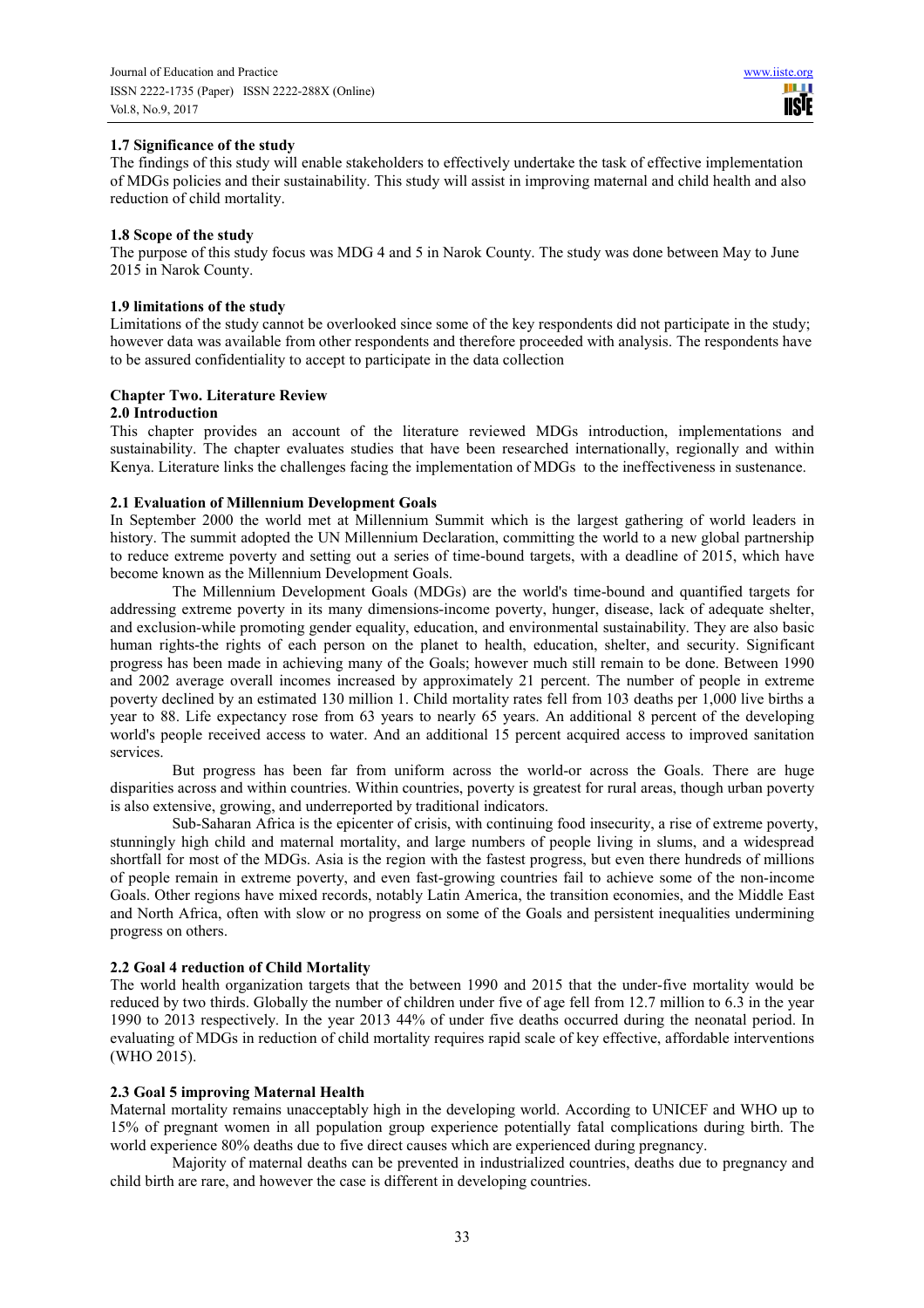**TISIE** 

## **2.4 Maternal Nutrition Knowledge and Child Mortality**

Maternal nutrition knowledge acts as pathway for mothers to influence their children nutrition status. Many studies show that education affects health related choices by raising the allocated efficiency of health input in use.

#### **2.5 Health care deliveries in reduction of Child Mortality**

Effective health care for newborns and their mothers; proper feeding; vaccinations and pneumonia control, diarrhea and malaria control; prevention and care of HIV/AIDS patient. In 2006 61% of births in developing world were attended by skilled heath personnel, however maternal deaths are as low as 47% in Sub Saharan Africa.

#### **2.6 Sustainability of Millennium Development Goals**

The world needs to accelerate progress towards achieving MDGs 4 and 5.much advances have been seen throughout the years but there are still diverse cases whereby the maternal; deaths experienced are preventable. Progress differs across countries though income might be similar (WHO 2010).

#### **2.7 Recommendations**

Provide sufficient financial support to facilities and programmers that provide health care to the community this introduced to reduce maternal mortality

Effective training of competent health care workers is crucial towards attending to emergencies and complications during delivery. Ensuring nil charges in deliveries

#### **Chapter Three. Methodology**

#### **3.1 Study setting**

The study was carried out in Narok County, Kenya, between May-June, 2015. Narok County hospital and Maasai Mara University clinic will be the study area. It is located in the Great Rift Valley. It has a population of 850, 920 residence (District Development Plan, Narok, (2002-2008). The Primary inhabitants are the Maasai who are traditionally nomadic. The area is a semi arid (Mugo, 2003).

The maternal mortality ratio in Kenya is estimated at 495 per 100,000 live births which have increased from 488 per 100,000 live births. (KDHS, 2009). Approximately 80% of the Maasai in this region have lost their cattle due to increasingly frequent drought, thought to be a result of climate change. Water is becoming harder to find and in many places grass has stopped growing, leaving no food for cattle, the main source of food and in come in this community.

The main causes of poverty include: lack of markets for produce, mainly meat and milk; poor communication and transport infrastructure; and unreliable weather conditions.

#### **3.2 Study sample**

This cross-sectional descriptive study carried out among women of child bearing age of ages 14-49 years who attended both health facilities in May and June 2015.

#### **3.2.1 Inclusion criteria**

- i. All women of child bearing age were included who were sane or stable mind.
- ii. All women 14-49 years of age who willingly accepted to participate in the study.

## **3.2.2 Exclusion criteria**

- i. Women below 14 years or above 49 years of age.<br>ii. Women who are not physically, emotionally and i
- Women who are not physically, emotionally and mentally fit at time of study.
- iii. Women who are unwilling to respond or volunteer for the study.

#### **3.3 Data collection**

Data collection was done by the principal researcher and two research assistants who were interns in the hospital but qualified nurse and nutritionists. They were trained on anthropometric measurements and interviewing of mothers. Data collection tools were pre-tested this include WHO structured questionnaire; they were completed by questioning women 14-49 years of age. Information collected included social demographic factors. Data were collected about awareness of MDGs. How many they are? The impact they have, and their achievement and challenges. Referrals were made to those women seen requiring clinical examination.

#### **3.4 Variables**

## **3.4.1 Independent variables**

Women age was categorized from 14-24; 25-35; 36-49: Education level categorized as no education; primary education; secondary and tertiary: occupation, marital status and social economic and parity were part of the questionnaire. Access to health care facilities, which include service delivery by health care workers. Socio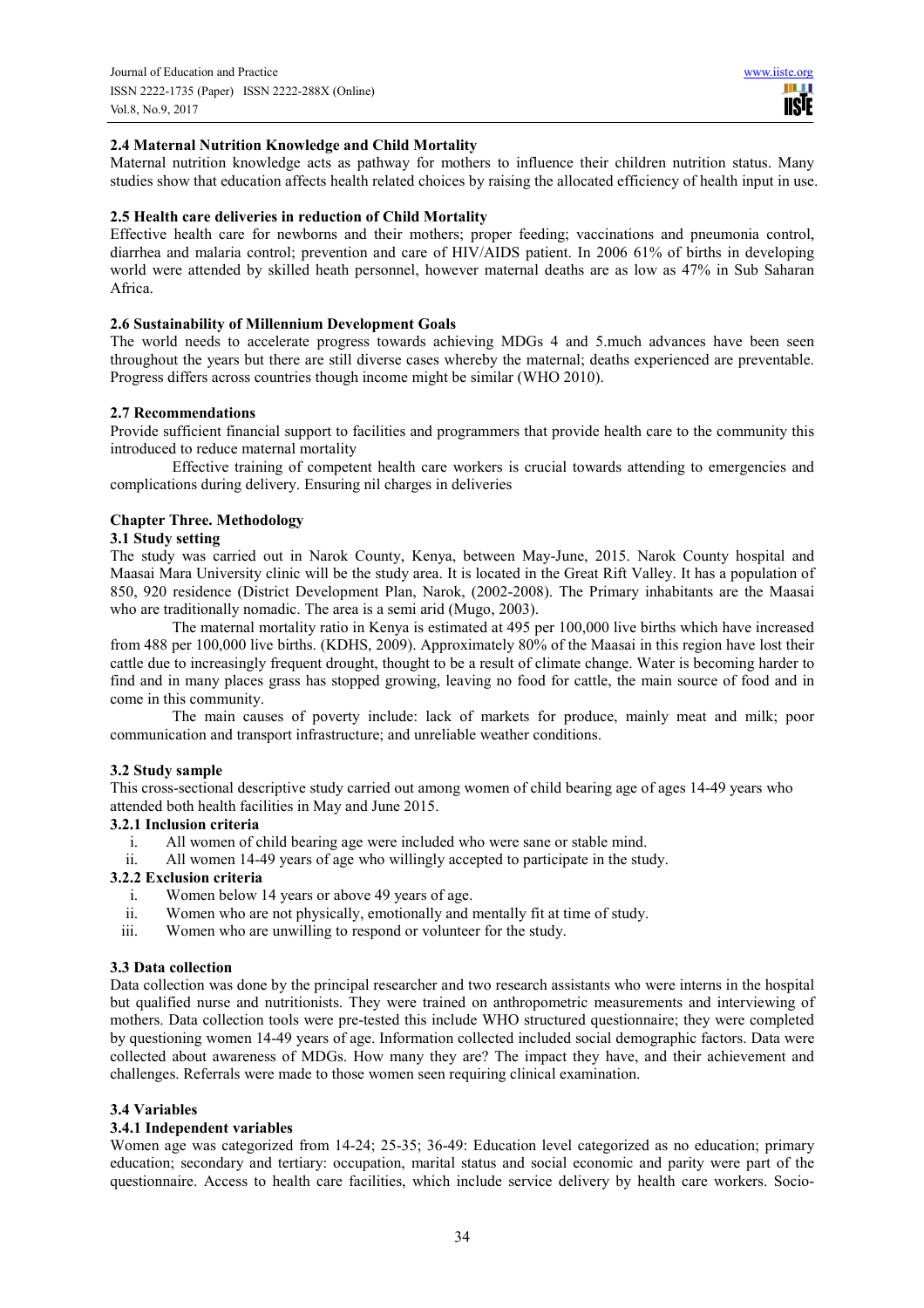economic status of household and income accessibility.

#### **3.4.2 Outcome variables**

An outcomes variable is the proportion of women who had knowledge/awareness of MDGs. Health status indicators like nutrition status and neonatal deaths. Global burden of communicable diseases.

## **3.5 The intervention**

Implementation of the Child Survival and Development Strategy 2008-2015 and targeting children less than 5 years. Follow up on Integrated Management of Childhood Illness (IMCI) guidelines, Child-Mother Health Nutrition Strategy (Malezi Bora). "Beyond Zero Campaign" aimed at fundraising for mobile clinics to address pregnancy and HIV related complications.

## **3.6 Study design, population and sampling**

A pre-determined sample size of 30 from each of 5 strata was used in the stratified technique to estimate the required sample size of women with children less than 5 years. Multiple stage sampling design was used to sample mothers with children  $\leq$  59 months to participate in the survey. Using villages with their respective number of households as a sample frame, 30 villages from each of the five strata were randomly selected based on probability proportional to size. In each sampled village, a list of household heads provided the sampling frame and one household head was randomly sampled from the list to give a random start. Systematic sampling and parallel sampling were used to sample eligible respondents in the village. This process was followed in each of the sampled villages.

## **3.7 Data collection and data quality control**

A structured questionnaire was administered to eligible respondents through face-to-face interviews by trained research assistants. At each of the measurement time points, data collection was carried out for five days. Data collected included millennium development goals in relation to practices on antenatal care, infant and maternal care practices, delivery services, post-delivery care. Quality control measures put in place included selecting experienced research assistants and training them for three days, pre-testing the questionnaires, supervision of interviews by observing at least one interview per interviewer on each day, editing completed questionnaires in the field, and monitoring quality of data entry by verifying 10% of entered records.

#### **3.8 Data analysis**

Inferential statistical analysis by use of Fisher's exact test was done to compute p-values with 95% confidence intervals (CIs) using SPSS software (version 16). Univariate analysis was done to determine the statistics for dependent variables that included: 50.5% of women with children below years who attended at least 4 ANC visits; 76.6% of mothers with children below 5 years whose children were delivered with assistance of skilled health personnel; 44%. Testing for HIV during pregnancy 81.5%) and exclusive breastfeeding 36%). 62.4% of women with children 0-59 months counseled and tested for HIV at ANC during their most recent pregnancy and knew their HIV status.

## **Chapter Four.**

## **4.0 Results**

Data was collected from 150 mothers with children under five, 120 was from 5the Narok county referral hospital and 20 from the Maasai Mara university clinic. Awareness of MDGs in the study was (95.3%) and its goals were (82.0%) however, only 33.5% knew all the millennium development Goals in the study population. Despite these disparities they knew that the government has helped in giving free maternity. The mean age of respondents was 20.6 years ( $SD = 4.6$ ). Eighty-seven percent were married. Educational attainment was low, with 11% reporting having attained at least secondary level of education. There was no significant difference in demographic characteristics of the respondents.

There was a statistically significant ( $p \le 0.78$ ) increase in essential maternal and infant care practices of four ANC visits, deliveries by skilled birth attendants, exclusive breastfeeding and knowledge of HIV status was portrayed, However, the increase in postnatal check-up was not statistically significant ( $p \le 0.78$ ).

## **4.1 Discussion**

The results show that community health strategy is an effective approach to delivering community-based intervention. This is evidenced by the significant changes in essential maternal and infant care practices of ANC attendance, skilled deliveries and exclusive breastfeeding. The positive health outcomes documented by the study came about because household members had been empowered to make healthy decisions to respond to maternal and neonatal health needs. The strengthened linkages between the community and dispensaries and health centre's enabled effective referrals from the community. Education level of mothers will also determine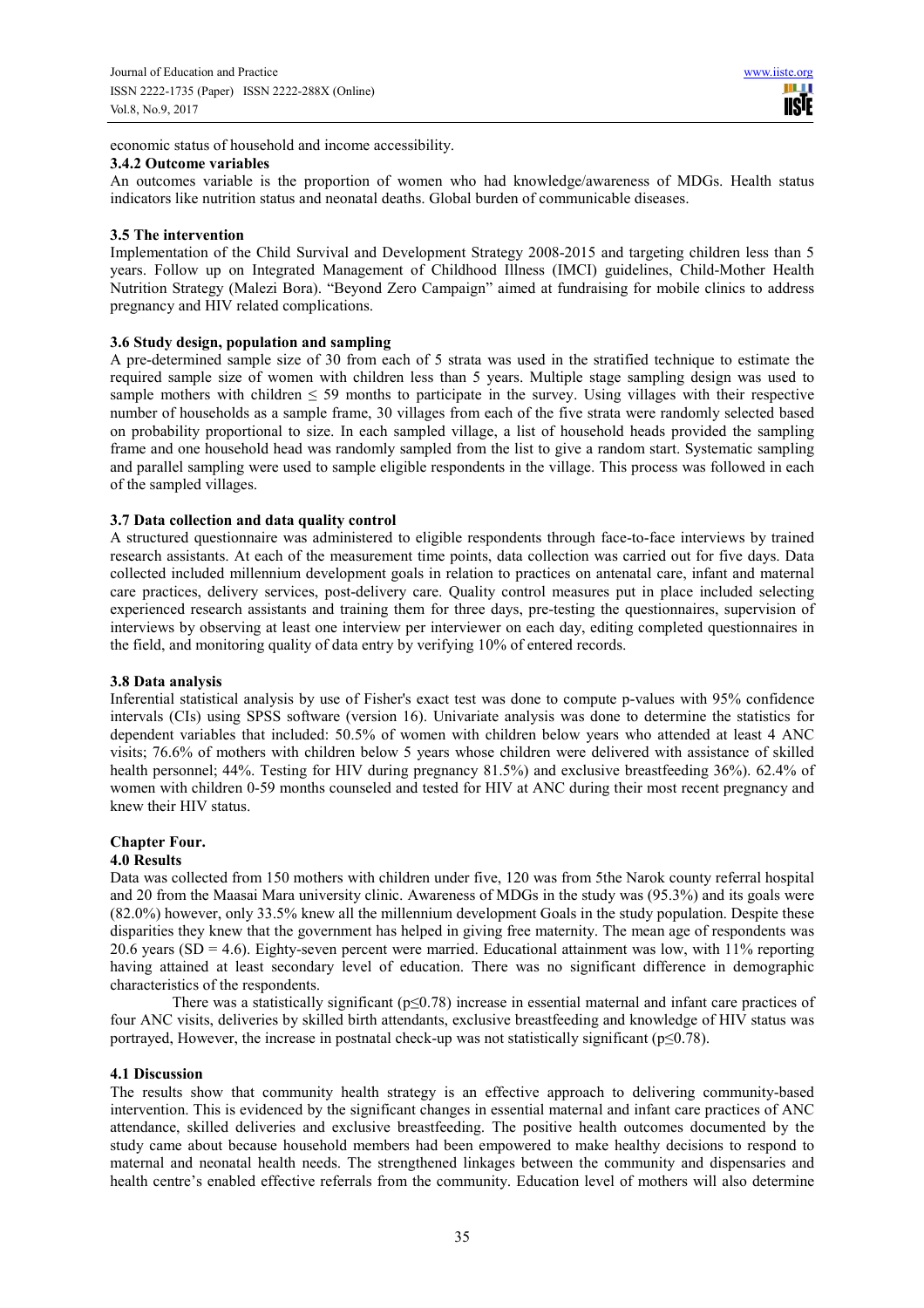their health status or the health of the children.

A continuum of care is needed throughout pregnancy, childbirth and the postnatal period in order to improve maternal and child health for effective reduction of morbidity and mortality rates. Efforts should focus on building capacities at individual and family levels. This is confirmed by community based interventional studies in Narok by Christian Aid, World vision and Narok county hospital where infant mortality reduced by 85% respectively. These positive changes facilitate behavior change that improves pregnancy outcomes for women and health outcomes for newborns and infants. It also breaks the inherent traditional practices in future generations.

Most maternal and infants recommended practices are acceptable to the community. However health system and community barriers are prevalent and need longer period to overcome. Women in rural settings prefer to deliver in health facilities but are constrained by the exorbitant delivery charges in such poverty stricken regions, absence of emergency transportation and inaccessible health units; however the government and county government has tried to remove delivery charges to improve maternal health care. In the study onethird of the pregnant women did not complete the recommended four ANC visits despite making one visit. They only attended one ANC visit to secure an ANC card for use in case of emergencies or also get other benefits. Other barriers to completing four visits are cultural disparities and lack of support from spouses.

The study had certain limitations that were not controlled for because of policy shifts during the study period. The study did not establish criteria to determine the weighted impact of number of household visits on dependent variables.

# **Tables and Pictures**

**Picture 1** 

Pictures of children under 5 years receiving services from the health workers





MUAC measurements (This done to determine the weight of children)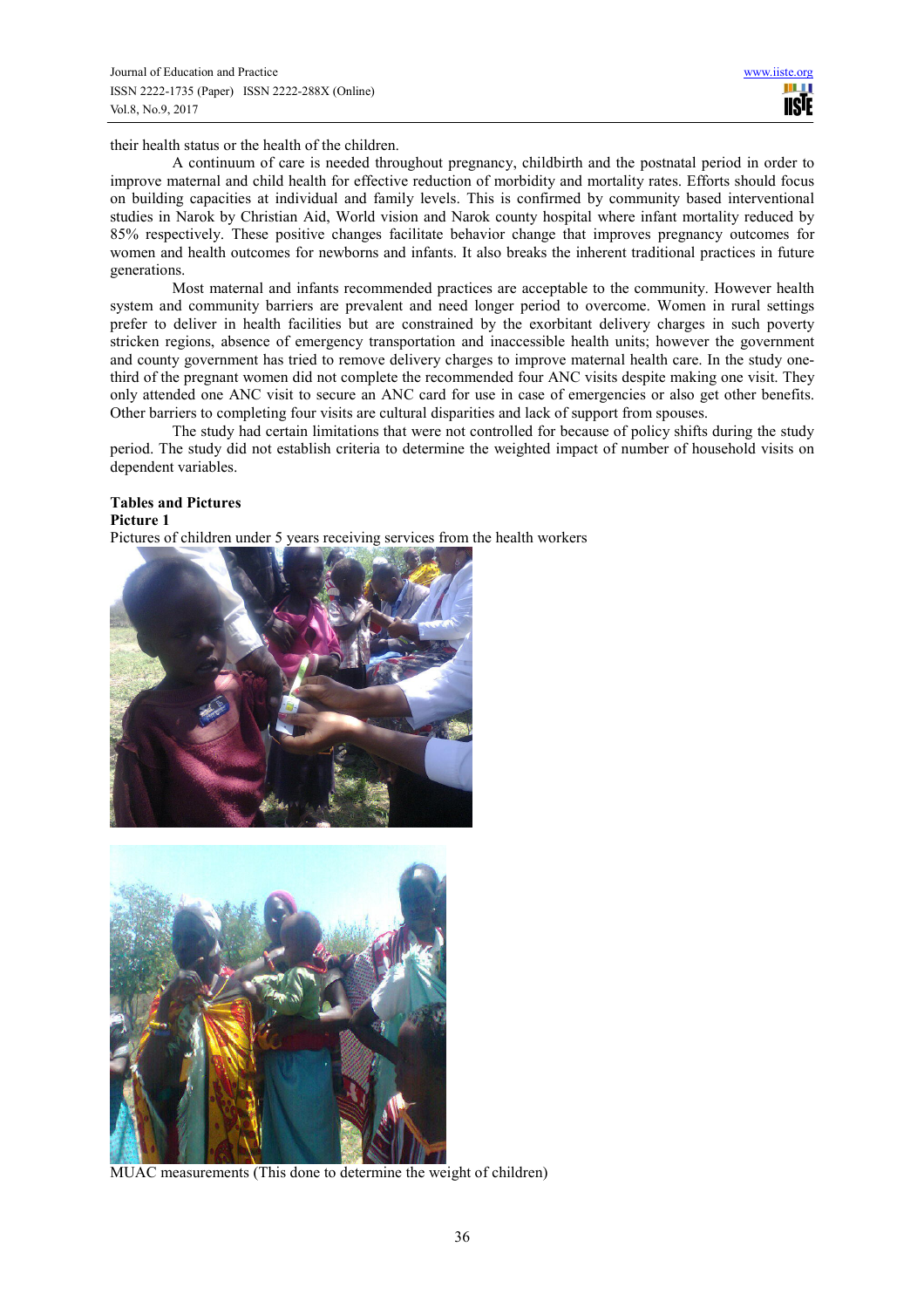**Picture 2**  Health check of children







## **Table 2**

The summary of the data collected in Narok county referral hospital on the table below:

|             | Total        | 120 | 80%   |
|-------------|--------------|-----|-------|
| $\sim$<br>∠ | Normal       | 92  | 61.3% |
| $\sim$<br>◡ | Mild         | 14  | 11.6% |
| 4           | Moderate     |     | 2.5%  |
| ر           | Severe       |     | $0\%$ |
| b           | Not observed | 21  | 17.5% |

See figure below

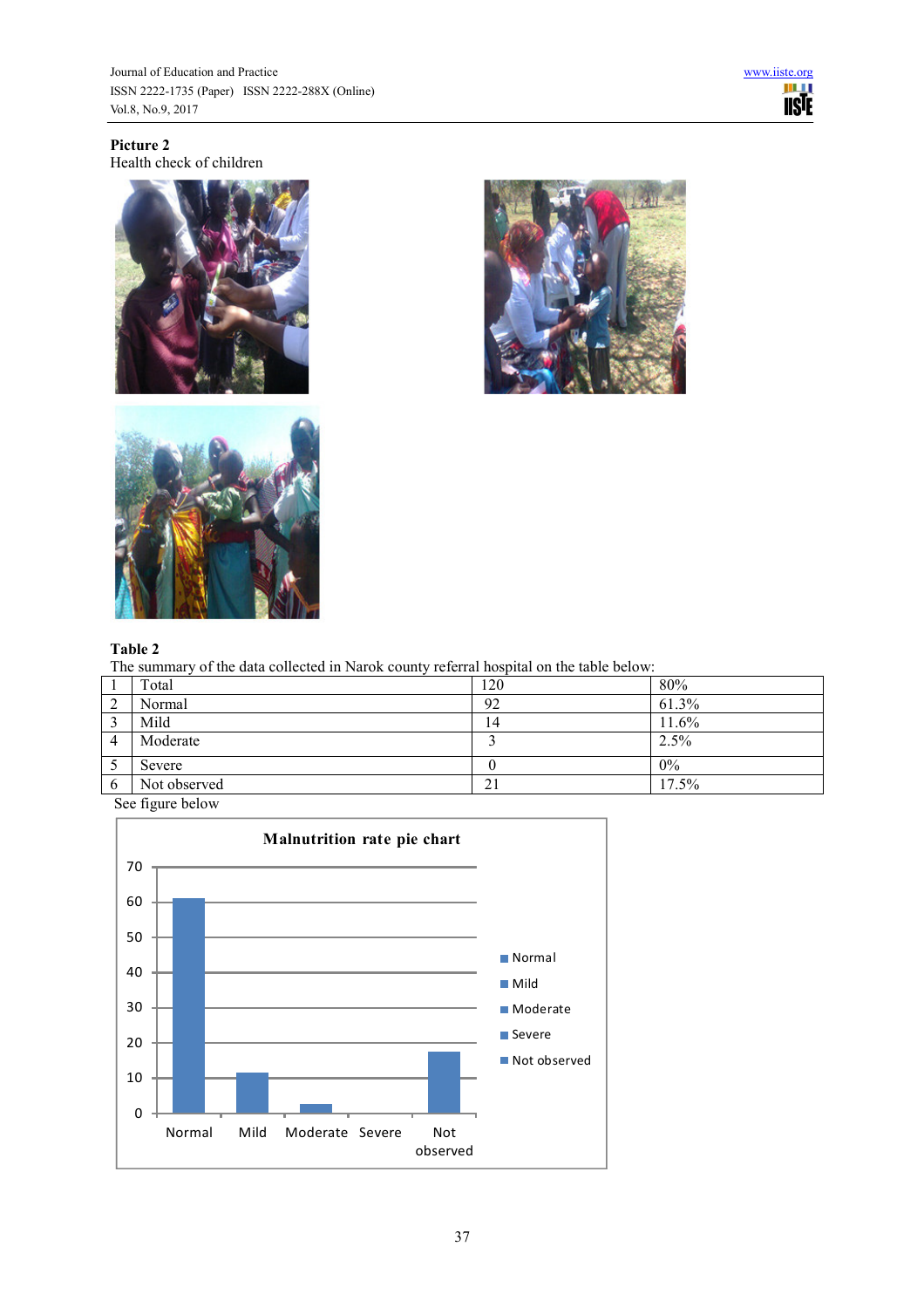As observed in the pie chart the study results that at this period of study malnutrition rate for children under 5 was normal with slightly % being with mild nutrition status.

The team plans to return to the area later as a follow up to assess the situation further and to ensure continued support.



And excel sheet providing further data analysis into bar and pie charts is attached.

|        | Total          | 20  | 100%  |
|--------|----------------|-----|-------|
| ◠<br>∠ | Normal         | 15. | 75%   |
|        | Mild / at risk |     | 10%   |
|        | Moderate       |     | 15%   |
|        | Severe         |     | 0%    |
| O      | Not observed   |     | $0\%$ |

Nutrition status is slightly better than the overall nutrition status of the general sub-county. This can be concluded to be resulting through better health care and higher social economic status as determined by the staff income.

#### **Picture showing high impact Nutrition interventions Community members waiting for service**



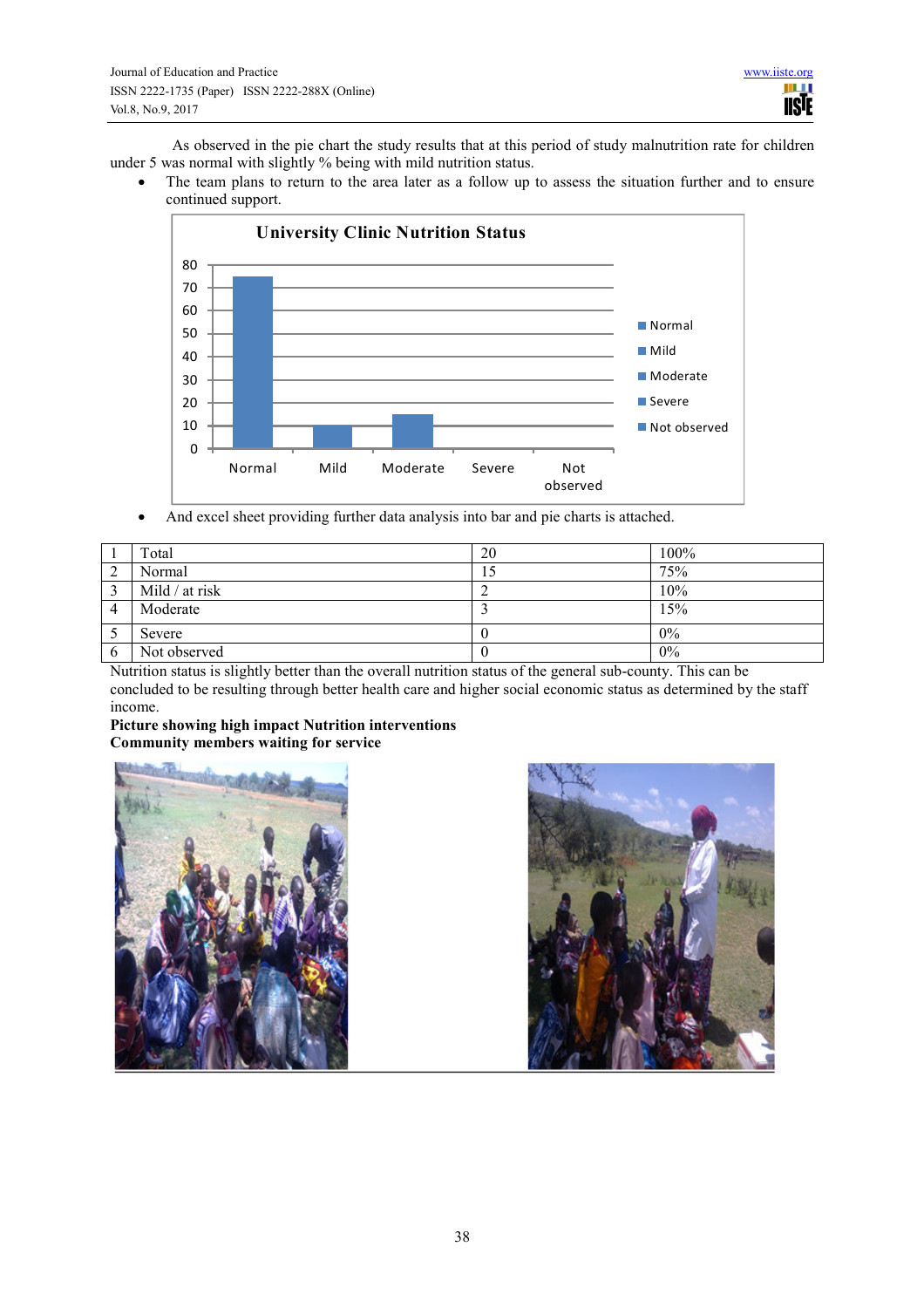

**A kwashiorkor child MUAC measurements of a Marasmic child** 



**Counseling a malnourished mother in the community** 



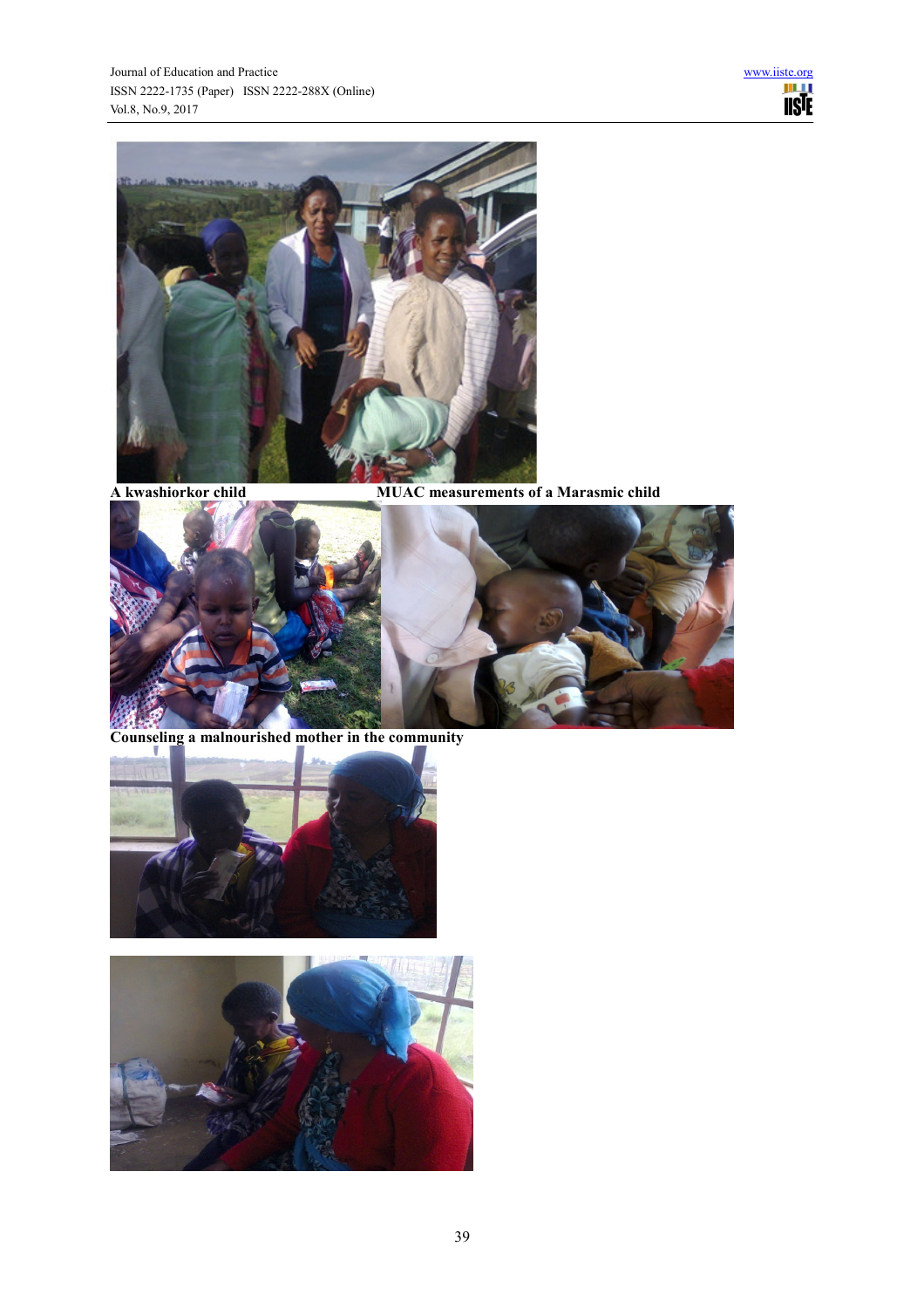## **Why target high impact nutrition interventions in Narok County**

The research done shows that there is a major problem of malnutrition in Narok County. The worst figures are those for severe acute malnutrition at 4.4% critical by WHO standards, vitamin A coverage twice a year for children 12-59 months at 25.7%, Dewormed 32.6% and children under 6 months on exclusive breastfeeding is 35.8%. These figures show that there is a need for up- scaling nutrition programs to intervene on the worsening situation. The table below shows the magnitude of the problem,

| Characteristics                                                | N   | $\mathbf n$ | $\%$ (95% C.I)                     |
|----------------------------------------------------------------|-----|-------------|------------------------------------|
| Overall GAM (WFH <-2 Z score or presence of oedema) -          | 110 | 85          | $7.7\%$                            |
| WHO 2006                                                       |     |             | $(5.3 - 11.0, 95\% \text{ C.I.})$  |
| Overall SAM (WFH $\leq$ -3 Z score or presence of oedema) -    | 110 | 49          | $4.4\%$                            |
| WHO 2006                                                       |     |             | $(2.7 - 7.3, 95\% \text{ C.I.})$   |
| Overall underweight (WFA $\leq$ 2 Z score or presence of       | 106 | 135         | $12.6\%$                           |
| oedema) – WHO                                                  |     |             | $(9.7 - 16.3, 95\% \text{ C.I.})$  |
| Overall Severe underweight (WFA $\leq$ -3 Z score or presence  | 106 | 25          | $2.3\%$                            |
| of oedema)-WHO                                                 |     |             | $(1.5 - 3.6, 95\% \text{ C.I.})$   |
| Overall Stunting (HFA $\leq$ 2 $\zeta$ z score) WHO            | 110 | 309         | 27.9%                              |
|                                                                |     |             | $(23.2 - 30.0, 95\% \text{ C.I.})$ |
| Overall Severe stunting (Height for age $\leq$ 3 Z score) –WHO | 110 | 103         | $9.3\%$                            |
|                                                                |     |             | $(6.9 - 12.4, 95\% \text{ C.I.})$  |
| Vitamin A supplementation coverage                             | 62  |             | 52.7%                              |
| Vitamin A supplementation (twice within the last year-12-      |     |             | 25.7%                              |
| 59)                                                            |     |             |                                    |
| Dewormed                                                       |     |             | 32.6%                              |
| Measles coverage                                               | 103 |             | 52.6%                              |
| <b>Exclusive Breastfeeding</b>                                 | 96  | 268         | 35.8%                              |
| Proportion of children introduced to timely breast feeding     | 268 |             | 80.6%                              |

## **The high impact nutrition interventions have the following benefits**

| No.            | <b>INTERVENTION</b>                                  | <b>IMPACT</b>                                        |
|----------------|------------------------------------------------------|------------------------------------------------------|
| $\mathbf{1}$   | Promotion of Exclusive Breastfeeding for the first 6 | 13% deaths prevented                                 |
|                | months of life                                       |                                                      |
| $\overline{2}$ | Promotion of optimal complementary feeding for       | 6% deaths prevented                                  |
|                | infants after the age of 6 months                    |                                                      |
| 3              | Vitamin A supplementation (2 doses per year for      | 2% deaths prevented $& 70\%$ reduction in            |
|                | children 6-59 months)                                | childhood blindness                                  |
| $\overline{4}$ | Zinc supplementation for diarrhea management         | 5% deaths prevented                                  |
| 5              | Iron-Folic Acid supplementation for pregnant         | 20 % reduction in maternal mortality                 |
|                | mothers                                              |                                                      |
| 6              | Multiple Micronutrients for children under five      | Prevents micronutrient deficiencies for populations  |
|                | years                                                | not accessing micronutrient rich foods               |
| 7              | De - worming for children (2 doses per year for      | Promotes physical growth and cognitive               |
|                | children 2-5 years)                                  | development while preventing anaemia.                |
| 8              | Prevention and treatment of severe and moderate      | Lifesaving intervention. Prevention of deterioration |
|                | acute malnutrition                                   | from moderate to severe stage                        |
| 9              | Promotion of improved hygiene practices including    | The single most cost-effective intervention in       |
|                | hand washing                                         | preventing diarrheal diseases                        |
| 10             | Salt Iodization                                      | 13 point increase in intelligence Quotation (IQ)     |
| 11             | Iron fortification of staple foods                   | 5-17% increase in productivity                       |

The HINI have therefore the highest contribution in reducing child and maternal mortality at 26% combined for the under fives and 20% for maternal mortality while at 70% vitamin A has the highest reduction in childhood blindness.

## **Chapter Five Conclusion**

This study evaluated millennium development Goal 4 and 5 and its progress in improving human life. In the midst of this achievements many lives have improved and still more needs to be done for still there still 1.2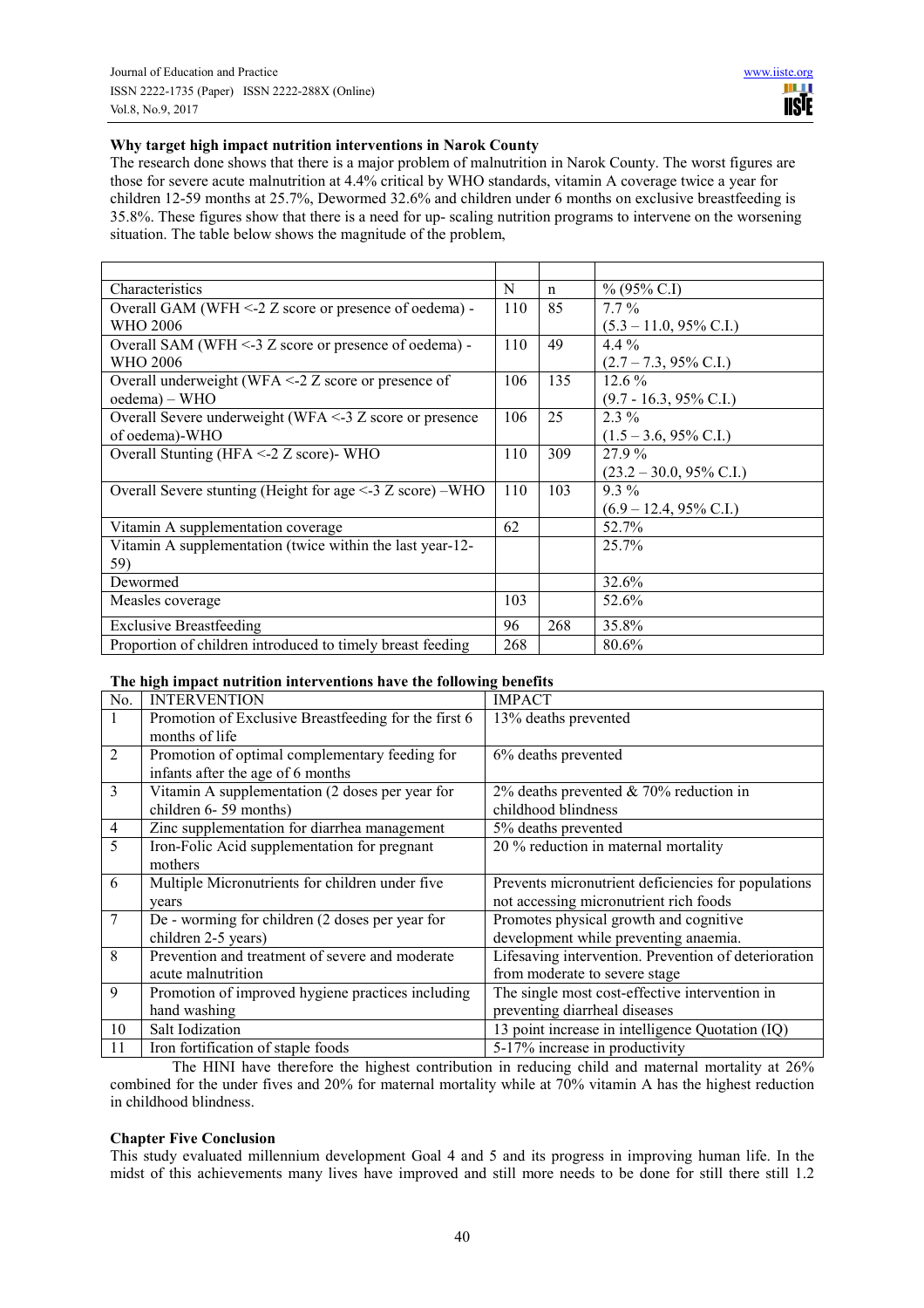billion there who live in extreme poverty (WHO 2014). Improving the status of mothers and child health status has been challenging due to cultural beliefs and practices that has subjected women to complications before and after birth among the pastoral communities. In the evaluation of MDGs 4 and 5, Health improvement is directly related to reduction of morbidity and mortality. The study shows huge disparities across the communities in Narok. Poverty which is common among the rural communities in the county significantly impacts the health status of mothers and children. Therefore establishing community-based governance structures to organize and coordinate the activities of health workers at community level, and linking the community with the formal health care system facilitated change in essential maternal and child care practices. However, some practices like postnatal care attendance did not change significantly. The implication on the Kenya health policy and practice is for the policy to focus on people centeredness and participatory approaches in delivery of health care services. Further formative research is necessary to investigate barriers to postnatal care attendance this aspects may increase student awareness towards reduction of maternal and child deaths.

#### **References**

- 1. Bartlett Alfred, Elizabeth de Bocaletti Maria, Marco Antonio Bocaletti. Neonatal and early post neonatal morbidity and mortality in a rural Guatemalan community: the importance of infectious diseases and their management. Pediatr Infect Dis J. 1991 Oct; 10(10):752-7.
- 2. Bradley James. Robustness? British Journal of Mathematical and Statistical Psychology. 1978; 31(2): 144-152.
- 3. Bryce Jennifer, Daelmans Bernadette, DwivediArchana, Fauveau Vincent, Lawn Joy, Mason Elizabeth, Newby Holly, Shankar Anuraj, Starrs Ann, Wardlaw Tessa. Countdown to 2015 for maternal, newborn, and child survival: the 2008 report on tracking coverage of interventions. Lancet. 2008 Apr 12;371 (9620):1247-58.
- 4. Central Bureau of Statistics (CBS) (Kenya), Ministry of Health (MOH) (Kenya), ORC Macro. 2004. Kenya Demographic and Health Survey 2003. Calverton, Maryland: CBS, MOH, ORC Macro.
- 5. Elder John, Ayala Guadalupe, Harris Stewart. Theories and intervention approaches to health-behaviour change in primary care. American Journal of Preventive Medicine. 1999; 17(4):275-284.
- 6. Garner Paul, Lai Daina, Baea Manasseh, Edwards Keith, Heywood Peter. Avoiding neonatal death: an intervention study of umbilical cord care. J Trop Pediatr. 1994 Feb;40(1):24-8.
- 7. Hill Kenneth, Thomas Kevin, AbouZahr Carla, Walker Neff, Say Lale, Inoue Mie, Suzuki Emi, Maternal Mortality Working Group. Estimates of maternal mortality worldwide between 1990 and 2005: an assessment of available data. Lancet. 2007 Oct 13; 370(9595):1311-9.
- 8. Hogan Margaret, Foreman Kyle, Naghavi Mohsen, Ahn Stephanie, Wang Mengru, Makela Susanna, Lopez Alan, Lozano Rafael, Murray Christopher. Maternal mortality for 181 countries, 1980-2008: a systematic analysis of progress towards Millennium Development Goal 5. Lancet. 2010 May 8; 375(9726):1609-23.
- 9. Kenya National Bureau of Statistics, (KNBS & ICF Macro (2010).Kenya Demographic and Health Survey 2008-09. Calverton, Maryland: KNBS and ICF Macro.
- 10. Kenya National Bureau of Statistics.(2014). Kenya Population and Housing Census; Population distribution by administrative units. Nairobi. Kenya
- 11. Kenya National Bureau of Statistics (KNBS), ICF Macro. 2010. Kenya Demographic and Health Survey 2008-2009. Calverton, Maryland: KNBS, ICF Macro.
- 12. Kerber Kate, Graft-Johnson Joseph, Bhutta Zulfi, Okong Pius, Starrs Ann, Lawn Joy. Continuum of care for maternal, newborn, and child health: from slogan to service delivery. Lancet. 2007; 370(9595):1358-1369.
- 13. Mars Group Kenya. 2010. Taking the Kenya Essential Package for Health. Available at: http://marsgroupkenya.org/pdfs/2011/01/Ministry PDFS/Ministry of Public Health and Sanitation/D ocuments/Taking the Kenya Essential Package for Health to the Community.pdf. Accessed 24 November.
- 14. Meegan Elmore, Conroy Ronán, Sarune Ole Lengeny, Renhault Kate, Nyangole J. Effect on neonatal tetanus mortality after a culturally-based health promotion programme. Lancet. 2001 Aug 25; 358 (9282):640-1.
- 15. Portela Annie, Santarelli Carlo. Empowerment of women, men, families and communities: true partners for improving maternal and newborn health. Br Med Bull. 2003; 67:59-72.
- 16. PratinidhiAsha, Shah Usha, ShrotriAparna, BodhaniNeelima. Risk approach strategy in neonatal care.Bull World Health Organ. 1986; 64(2):291-7.
- 17. Rosato Mikey, Laverack Glenn, Grabman Lisa Howard, Tripathy Prasanta, Nair Nirmala, Mwansambo Charles, Azad Kishwar, Morrison Joanna, Bhutta Zulfi, Perry Henry, Rifkin Susan, Costello Anthony. Alma-Ata: Rebirth and Revision 5 Community participation: lessons for maternal, newborn and child